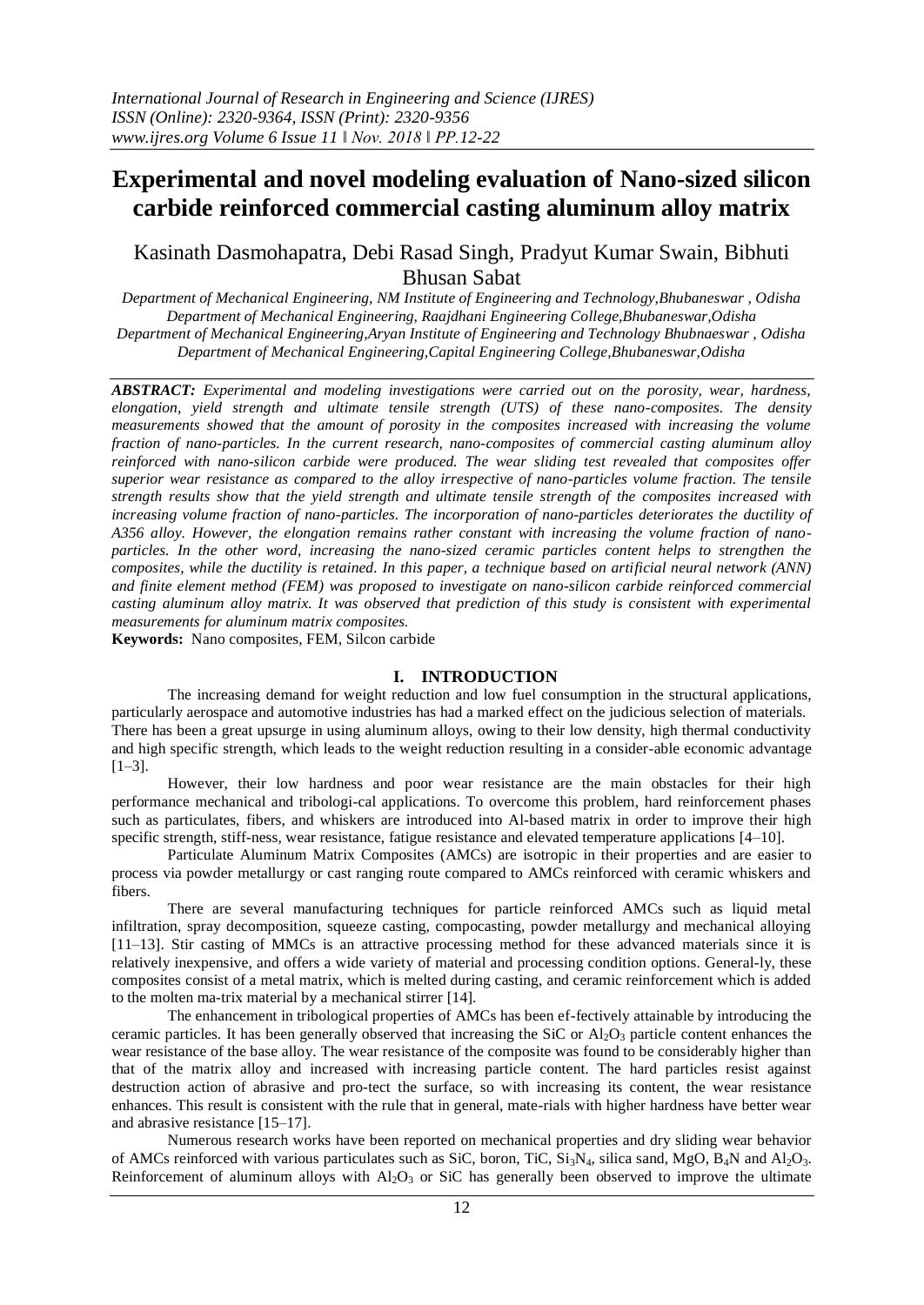tensile and the yield strengths of the metal. However, the ductility of the AMCs deteriorates significantly with high ceramic particle concentration. In order to retain the ductility, it will be attractive to produce as-cast lightweight bulk components of metal matrix nano-composites (MMNCs) with uniform reinforcement distribution and structural integrity [\[18–22\].](#page-8-0)

<span id="page-1-0"></span>

Fig. 1. Schematic representation of the neural network architecture.

Recent investigation found that the addition of a mere 1.5 vol.% nano- $Al_2O_3$  particulates to Al and Mg alloys was able to yield mechan-ical properties that were comparable and even superior to those of high strength Al and Mg composites containing a much higher level of micro sized ceramic particles.

Previous works on Al-based composites reinforced with ceramic particulate had reported that the fine sized particle was able to suppress the occurrence of delamination wear in sliding against stain-less steel. Albased metal matrix composites are prone to suffer wear by delamination. Since the discontinuity at the interface be-tween the reinforcement and matrix promote crack nucleation and propagation which are central to mechanic of delamination. This mechanism often leads to wear rate comparable or even higher than those seen in unreinforced alloy. It is expected that the use of low levels of nano-sized reinforcement in AMCs would appear to address these earlier problems [\[19,22\].](#page-8-0)

The artificial neural networks were first introduced by McCulloch et al., who suggested that the biological function of the human brain could be emulated by a simplified computational model. The theory of artificial neural networks (ANNs) remained out of interest for a long time. However, during the last three decades a huge growth in this research field has been reported and several ANN architectures have already proved their efficiency in diverse aspects. ANNs are suitable for simulating physical phenomena such as processing– structure–properties relations since the phenomena are characterized by multiple inputs and have nonlinear and complex relationships be-tween the input and output variables. The structure or architecture of ANNs is usually specified by the number of the layers in the ANN model and the number of the neurons in each layer [\[23–31\].](#page-8-0) As shown in [Fig. 1,](#page-1-0) the general structure of the implemented ANN models consists of an input layer, a hidden layer and an output layer.

It is extremely challenging for the conventional mechanical stir-ring method to distribute and disperse nano-scale particles uniform-ly in metal melts because of the poor wettability and higher specific surface areas of nanoparticles which lead to agglomeration and clustering.

In this paper, the mechanical properties and sliding wear proper-ties of A356 composite reinforced with nano-SiC particulates were first experimentally investigated and then the combination of FEM with ANN is implemented for modeling of these properties.

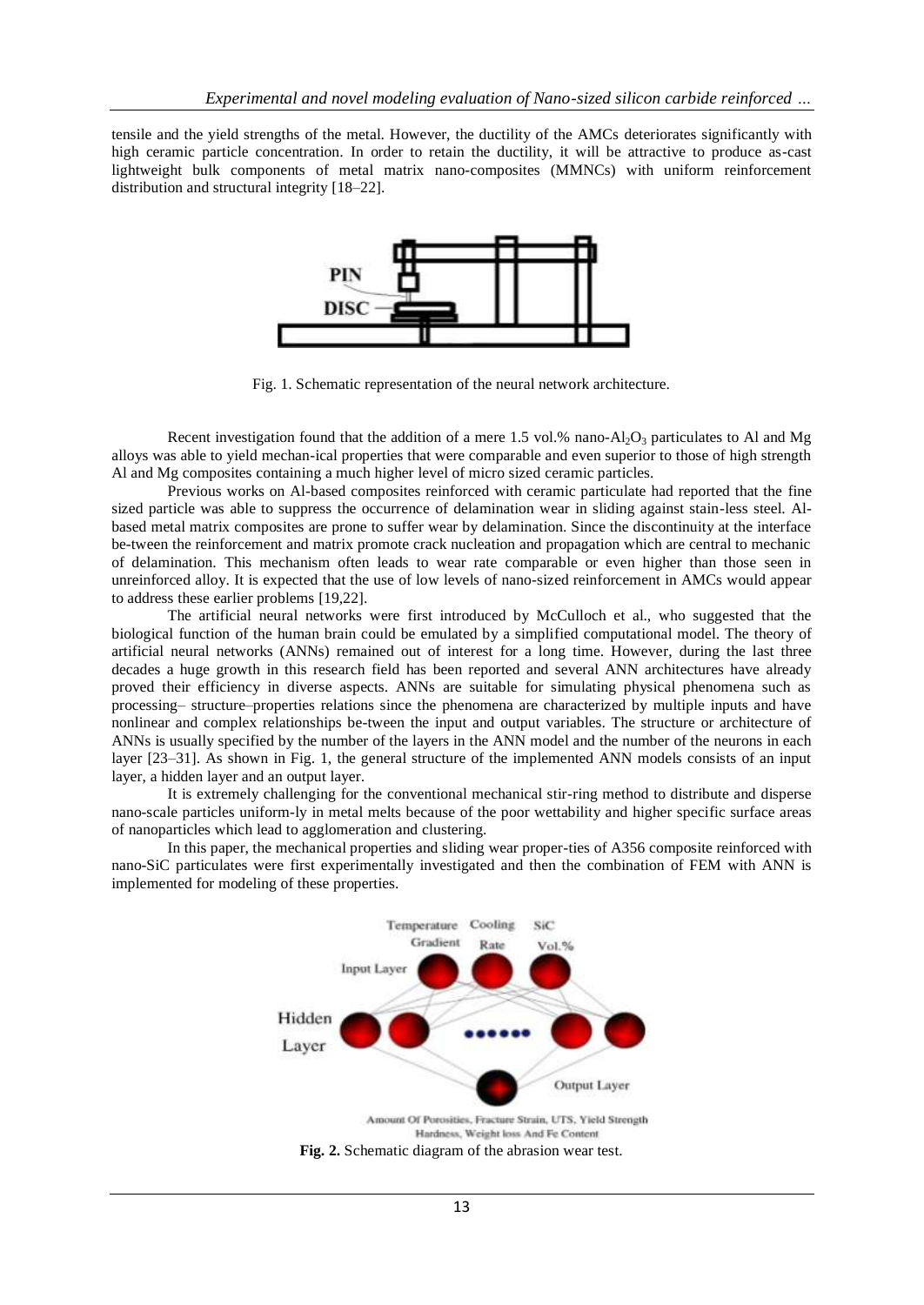# **II. EXPERIMENTAL**

Casting Al–Si matrix composites reinforced with the nano-SiC particles have been used for the present study. The Al–Si alloy has the chemical composition of 7.5% Si, 0.38% Mg, 0.02% Zn, 0.001% Cu, 0.106% Fe, and the rest Al. This alloy has been selected because of its good fluidity as well as the presence of silicon and magnesium. A mixture of nano-SiC and aluminum particles with respectively aver-age particle size of 50 nm and 16 μm was used as the reinforcement. The required amount of SiC was calculated according to the ratio of Al/SiC. The preparation of the this mixture is described in previous work [\[19\].](#page-8-0) The addition of 1 wt.% magnesium to the melt promote wetting by reducing the surface tension of the melt, decreasing the solid–liquid interfacial energy of the melt, or inducing wettability by chemical reaction.

The process involved melting the alloy in the graphite crucible using an electrical resistance furnace. The furnace is controlled using a J-type thermocouple located inside the gas chamber. The temperature of the alloy was raised to about 750 °C and stirred by a graphite impeller. The powder mixture was inserted into an alumi-num foil by forming a packet. The packets were added into molten metal of crucible when the vortex was formed. The packet of mixture melted and the particles started to distribute around the alloy sam-ple. It was stirred for 15 min at approximately 600 rpm speed and then composite slurry was step cast into the  $CO<sub>2</sub>$ -sand mold.

There is a nitrogen supply to the crucible in order to minimize the oxidation of molten aluminum.

The experimental density of the composites was obtained by the Archimedian method of weighing small pieces cut from the compos-ite cylinder first in air and then in water, while the theoretical density was calculated using the mixture rule according to the weight frac-tion of the particles. The amount of porosity in the cast alloy and the composite was determined by comparing the measured density with that of their theoretical density.



Fig. 3. Effect of applied load on wear resistance.

<span id="page-2-0"></span>The tension tests were used to assess the mechanical behavior of the composites. The tensile specimens were machined from compos-ite rods according to ASTM.B 557 standard. For each volume fraction of SiC particles, three samples were tested. To study the hardness, the Brinell hardness values of the samples were measured on the polished samples using a ball with 2.5 mm diameter at a load of 31.25 kg.

Sliding wear tests were conducted in pin-on-disk wear testing apparatus under varying applied loads against case hardened steel disk of hardness 63 HRC. Test specimens were cut and shaped in the form of pins having 6 mm in diameter and 25 mm in height. Before the abrasion tests, each specimen was polished to 0.5 μm. The pin samples were solution treated at  $540^{\circ}$ C for 4 h, quenched into warm water (40  $^{\circ}$ C) and then peak aged to T6 condition (155 °C for 9 h). [Fig. 2 s](#page-1-0)hows Schematic diagram of the abrasion wear test. The experiment was carried out at room temperature (21 °C, relative humidity 55%) with water as the lubricant. The samples were cleaned with acetone and weighed (up to an accuracy of 0.01 mg using microbalance) prior to and after each test. The temperature rise was recorded from the digital display interfaced with the wear test machine. A set of three samples was tested in every experimental condition, and the average along with standard deviation for each set of three tests is measured. The wear tests were conducted up to the total sliding distance of 2000 m.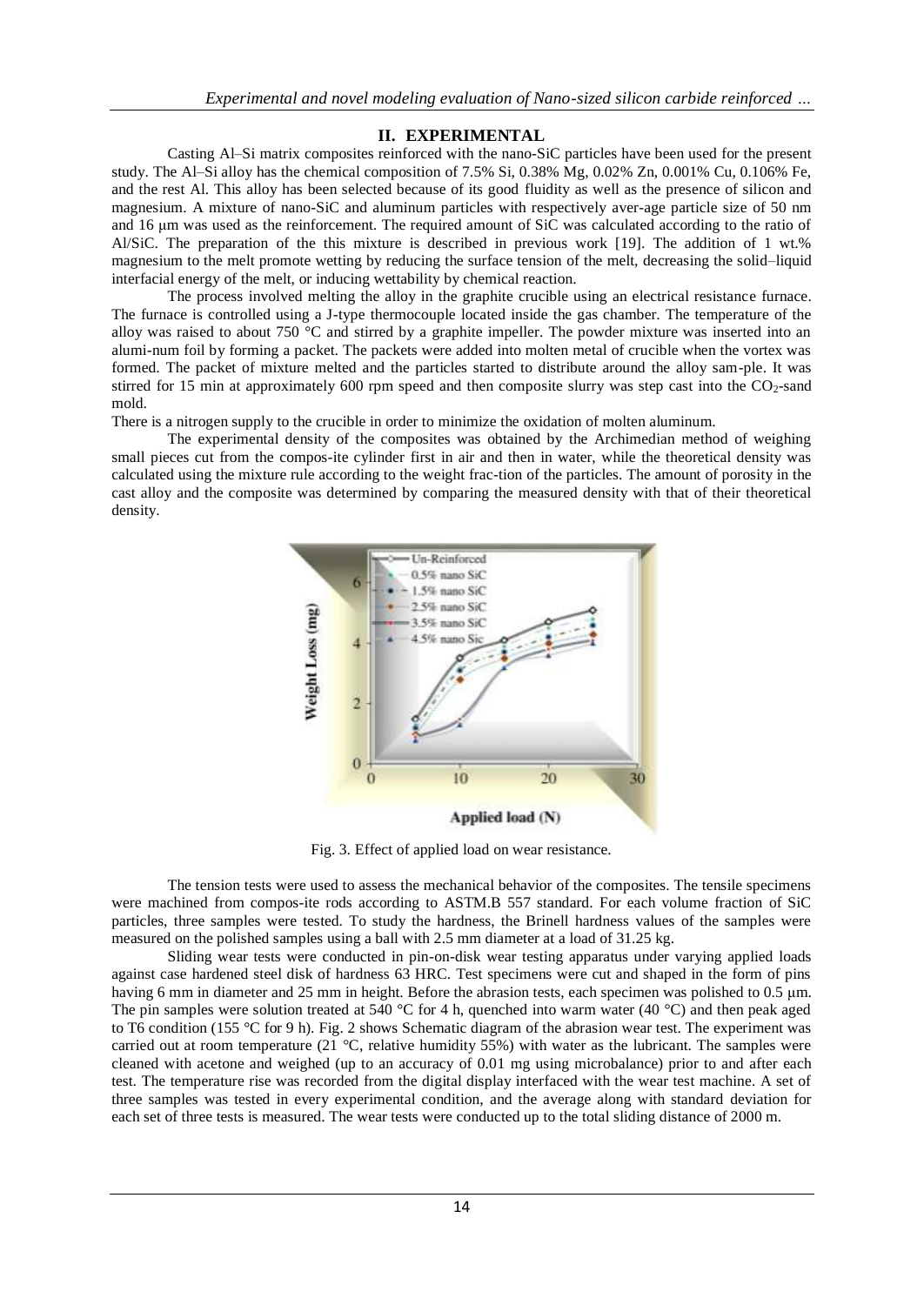### **III. FEM**

The finite element method is a powerful technique for solving dif-ferential or partial differential equations as well as integral equations. For each triangular element, a linear relationship between nodes temperatures is used in the solution to the heat transfer problem. Eq. [\(1\)](#page-2-0) is the general heat conduction equation, including unsteady heat storage and variable conductivity [\[23–30\]:](#page-8-0)

If q is heat generation,  $\rho$  density, C heat capacity, L latent heat, k heat diffusion coefficient and  $k_0$ solute partition coefficient. In this re-search, mechanical properties are considered to be related to cooling rate, temperature gradient and volume percentage of nano-SiC. The FEM method is used for discretization and to calculate the transient temperature field of quenching.

#### 3.1. Neural networks

Artificial neural networks have been used widely in many applica-tion areas. In the most of the applications a Multilayer Perceptron (MLP) with the back-propagation (BP) training algorithm is used. MLP is defined by its architecture that includes processing elements (PE), their interconnections, and its activation function. MLP basically implements function f that maps a set of given input values.

The wear rate of the unreinforced alloy is found to be higher than that of the composites. This is primarily due to the fact that the hard dispersoids, present on the surface of the com-posite, act as protrusions, protect the matrix from severe contact with the counter surfaces [\[4–6\],](#page-8-0) and thus resulting in less wear in composite as compared to that in the alloy. The hard particles resist against destruction action of abrasive and protect the surface, so with increasing its content, the wear resistance enhances. Addition-ally, the hard dispersoid makes the matrix alloy plastically con-strained and improves the high temperature strength of the virgin alloy.

It calculates the network output, the error vectors, and the Jacobi-an matrix for each pattern. Then, it computes w using Eq. [\(7\) a](#page-2-0)nd recalculates the error with  $w + w$  as network weights. If the error has decreased,  $\mu$ is divided by β, the new weights are maintained, and the process starts again; otherwise, μis multiplied by β, w is cal-culated with a new value, and it iterates again [\[31–34\].](#page-8-0)

It may be noted in [Fig. 3](#page-1-0) that the wear rate in all the samples increases marginally with applied load prior to reaching the critical load. The effec-tive wear from the specimen surface is due to the combined effect of a number of factors. The increase in the applied load leads to increase in the penetration of hard asperities of the counter surface to the softer pin surface, increase in micro cracking tendency of the subsurface and also increase in the deformation and fracture of asperities of the softer surface. On the other hand, higher amount of material from the pin sur-face gets accumulated at the valleys between the asperities of counter surfaces resulting in reduction in height and cutting efficiency of counter surface asperities. Beyond the critical load for each composite, the wear rate starts increasing abruptly with the applied load.

#### $y : y \frac{1}{4} f \, \delta x \, P$  (i)

MLP tries to find the best possible approximation of the function f as a complex combination of elementary nonlinear functions. This approximation is coded in the neurons of the network using weights that are associated with each neuron. The weights of MLP are learned using an iterative procedure in which examples of correct input– output associations are shown to the network. The weights are mod-ified when the network starts to mimic the desirable input–output behavior. This ability to learn from examples and the ability for gen-eralization to new situations are the most attractive features of the ANN paradigm.

The Levenberg–Marquardt algorithm (LM) is an approximation to the Newton method used also for training ANNs. The Newton method approximates the error of the network with a second order expres-sion, which contrasts to the back-propagation algorithm that does it with a first order expression [\[25–32\].](#page-8-0) LM is popular in the ANN do-main (even if it is considered the first approach for an unseen MLP training task), although it is not that popular in the metaheuristics field. LM updates the ANN weights as follows:

# w ¼  $^{-h} \mu I \not{p} \sum_{p \nmid 4} J^p \delta w P^T J^p \delta w P^{i-1} \nabla E \delta w P$  (ii)

where  $J^p$  (w) is the Jacobian matrix of the error vector  $E^p$  (w) evalu-ated in w, and I is the identity matrix. The vector error  $E^p(w)$  is the error of the network for pattern p:

# $E^p \eth w P \nvert 4 T^p - O^p \eth w P$ : (iii)

The parameter  $\mu$  is increased or decreased at each step. If the error is reduced, then  $\mu$  is divided by a factor  $\beta$ , while it is multiplied by  $\beta$  in other case.

It calculates the network output, the error vectors, and the Jacobi-an matrix for each pattern. Then, it computes w using Eq. [\(7\) a](#page-2-0)nd recalculates the error with  $w + w$  as network weights. If the error has decreased,  $\mu$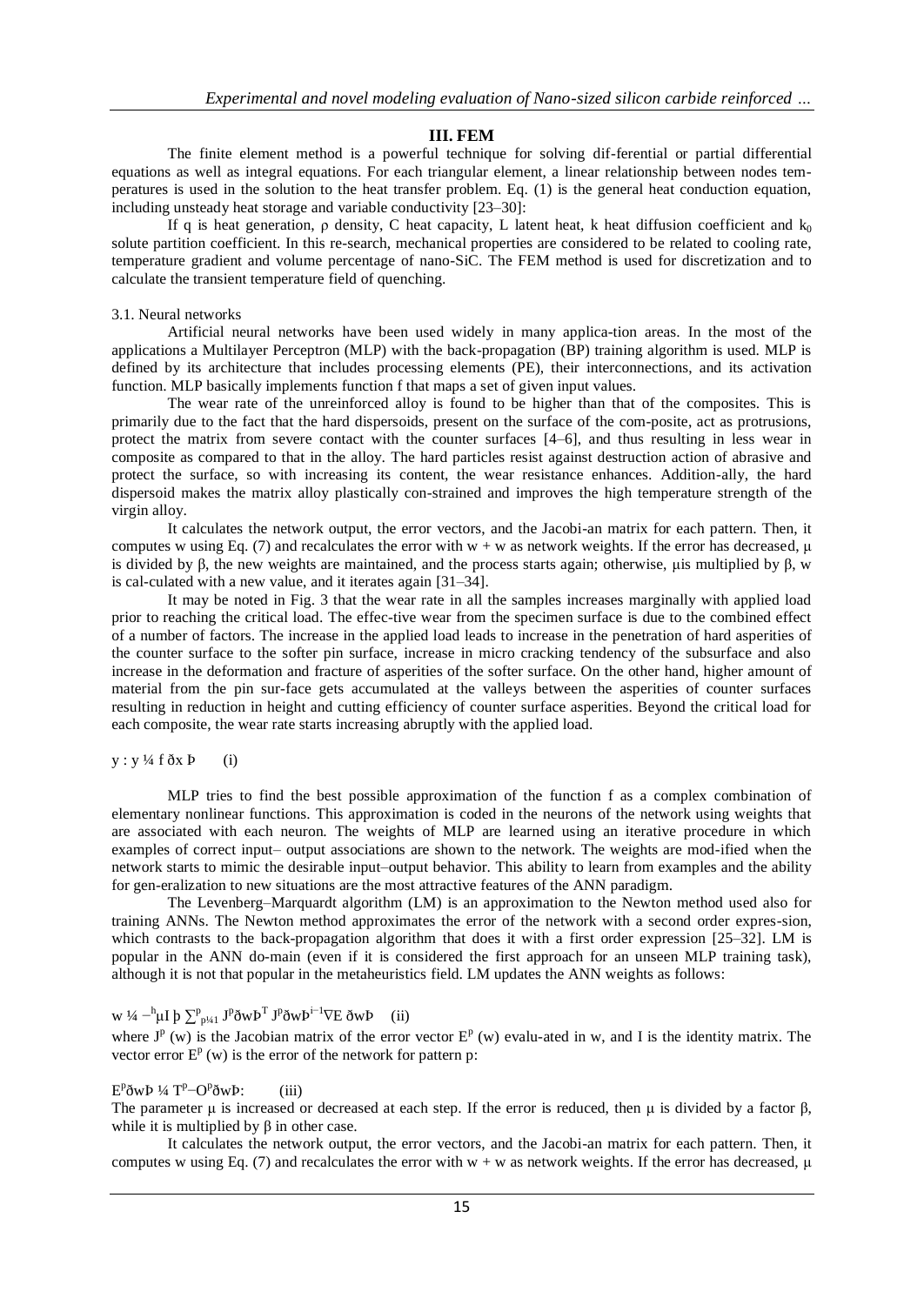<span id="page-4-0"></span>is divided by β, the new weights are maintained, and the process starts again; otherwise, μis multiplied by β, w is cal-culated with a new value, and it iterates again [\[31–34\].](#page-8-0)



**Fig. 4**. Variations of the Fe content on the worn surface.

where A and F represent the actual and forecasting values respectively and N is the number of forecasting points.

#### **IV. RESULTS AND DISCUSSION**

The weight loss of the samples as a function of applied load is depicted in [Fig. 3.](#page-1-0) The wear rate of the unreinforced alloy is found to be higher than that of the composites. This is primarily due to the fact that the hard dispersoids, present on the surface of the com-posite, act as protrusions, protect the matrix from severe contact with the counter surfaces [\[4–6\],](#page-8-0) and thus resulting in less wear in composite as compared to that in the alloy. The hard particles resist against destruction action of abrasive and protect the surface, so with increasing its content, the wear resistance enhances. Addition-ally, the hard dispersoid makes the matrix alloy plastically con-strained and improves the high temperature strength of the virgin alloy [\[4–6\].](#page-8-0) During dry sliding wear of aluminum based composite, wear of the counterface is usually evident. The extent of iron deposi-tion is reported to be more significant for MMC/steel sliding couples in comparison to Al/steel sliding couples due to micro cutting and plowing of reinforcing hard ceramic particles on the counterface [\(Fig. 4\)](#page-4-0). It is suggested that an extensive mechanical mixing took place between the aluminum matrix composite and the steel coun-terpart during sliding wear, and mechanically mixed layer (MML) containing elements from the two sliding counterparts were formed on the worn surface [\[35\].](#page-8-0)

It may be noted in [Fig. 3 t](#page-1-0)hat the wear rate in all the samples increases marginally with applied load prior to reaching the critical load. The effec-tive wear from the specimen surface is due to the combined effect of a number of factors. The increase in the applied load leads to increase in the penetration of hard asperities of the counter surface to the softer pin surface, increase in micro cracking tendency of the subsurface and also increase in the deformation and fracture of asperities of the softer surface. On the other hand, higher amount of material from the pin sur-face gets accumulated at the valleys between the asperities of counter surfaces resulting in reduction in height and cutting efficiency of counter surface asperities. Beyond the critical load for each composite, the wear rate starts increasing abruptly with the applied load. The load at which wear rate increases suddenly to a very high value is termed as the tran-sition load [\[36\].](#page-8-0) When the applied load is greater than the transition load, the wear rate of the composite shoots up to significantly higher value. This is attributed to the significantly higher frictional heating and thus the localized adhesion of the pin surface with the counter surface and also to the increase in softening of the surface material and thus more penetration of the asperities. Under such conditions the material remov-al due to the delamination of adhered areas, micro cutting and micro fracturing increases significantly. This leads to destruction of MML, which was formed at lower applied load at the initial period of sliding. As a result, after a critical load there is a transition from smooth linear in-crease wear rate to sudden increase in wear rate. It was reported in the previous research that when the applied load induces stresses that ex-ceed the fracture strength of carbide particles, the particles fracture and largely lose their effectiveness as load bearing components. The shear strains are transmitted to the matrix alloy and wear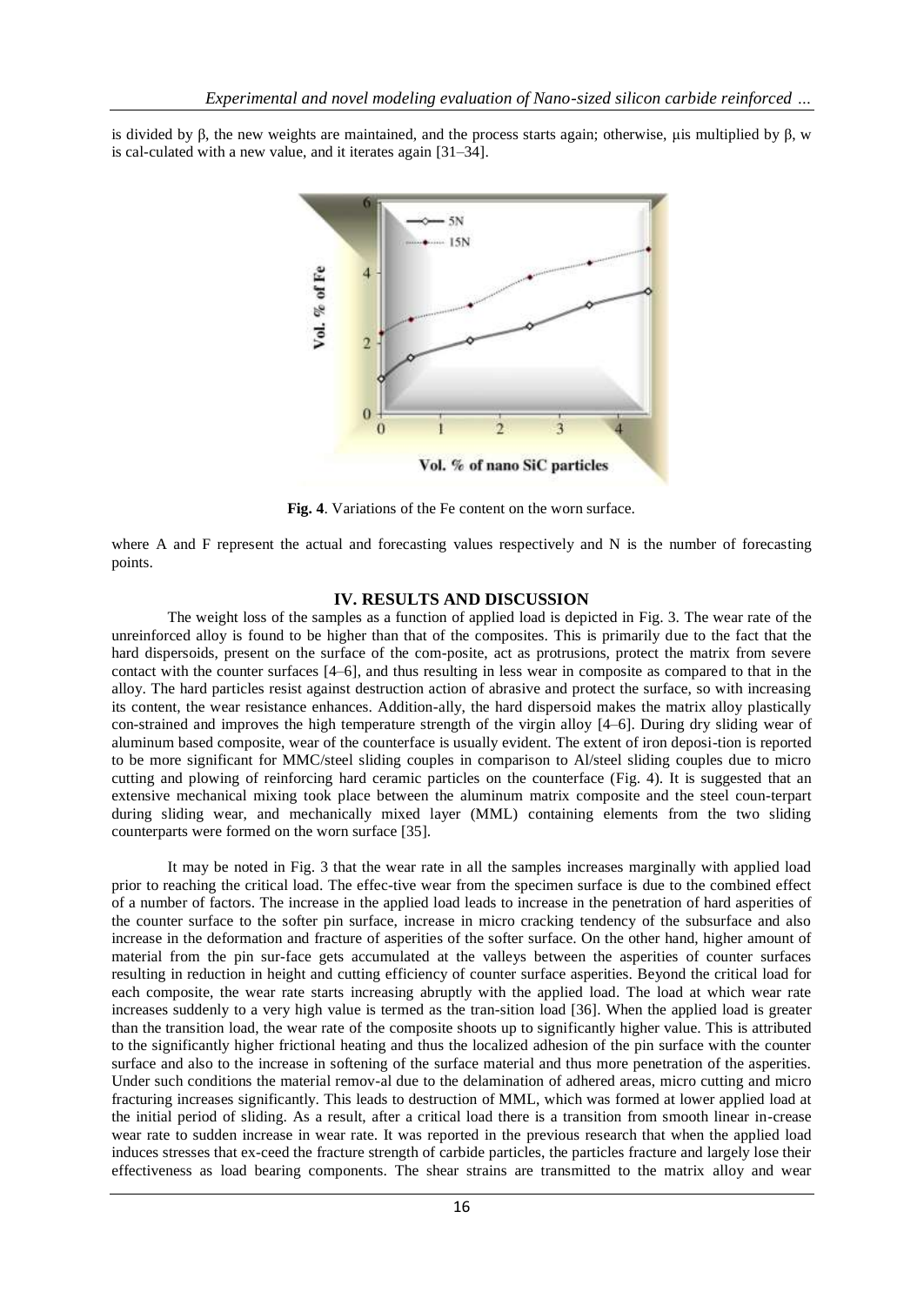proceeds by a subsurface delamination process [\[36\].](#page-8-0) Furthermore, liberated reinfor-cing particles as wear debris roll over the contacting surfaces which cre-ate three body abrasion type situations and causing more wear on both the contacting surface. However, extent of this situation depends on slid-ing speed, applied load and frictional heating. In this case, the lower duc-tility of Al–SiC composites appears to control the wear rates rather than the hardness of particles, resulting in wear rates almost similar to those observed in Al alloys without SiC reinforcement. On the other hand, when the nominal load induces stresses lower than the strength of par-ticles the particles act as load bearing components. In this case, the SiC particles remain intact during wear in order to support the applied load and act as effective abrasive elements. The particles protruding from the surface of the composite bear most of the wear load, and the surface hardness of the composite is mainly a result of the hardness of the particles [\[26–29\].](#page-8-0)



Fig. 5. Weight loss as a function of sliding distance. Fig. 6. Hardness as a function of nano-SiC particles volume fraction.

<span id="page-5-0"></span>Sliding wear is related to asperity-to-asperity contact of the two counter surfaces, which are in relative motion against each other. [Fig. 5 s](#page-4-0)hows the weight loss as a function of sliding distance at an applied load of 15 N. It is noted that the weight loss of the compos-ites is less than that of unreinforced alloy, increases with increase in sliding distance, and has a declining trend with increasing the particles volume fraction.

In general, composites offer superior wear as compared to the alloy irrespective of applied load and sliding speed [\[36\].](#page-8-0) This result is consistent with the rule that in general, materials with higher hard-ness have better wear and abrasive resistance [\(Fig. 6\)](#page-4-0). The higher hardness of the composites could be attributed to the fact that SiC particles act as obstacles to the motion of dislocation [\[37,38\].](#page-10-0)

At the initial stage of sliding, the wear is mainly due to fragmenta-tion of asperities and removal of material due to cutting and flowing actions of penetrated hard asperities into the softer surface. Higher amount of stress is expected to act on the asperities, due to the great-er degree of their hardness and sharpness. Because of the higher stress concentration on these points, they get plastically deformed and some of the sharpest asperities get fractured due to combined ac-tion of normal and shear stress. During the sliding, in fact a consider-able fraction of energy is spent on overcoming the frictional force, which leads to heating of the contact surfaces. Thus, it is expected that initially the temperature of the contact surface is less and hence the asperities are expected to be stronger and more rigid. As time progresses, the frictional heating increases, which leads to higher temperature and softening of the surface materials.

[Fig. 7 r](#page-5-0)epresents the variation of temperature with sliding distance at an applied load of 20 N. It is noted that temperature rise is greater in the case of unreinforced alloy as compared to that in the composite irrespective of the applied load and surface conditions. In general, it is observed that the temperature initially increases at a sharp rate and then gradually reaches to a stable value. The rise in surfaces temper-ature is an outcome of a couple of facts that cause heating of the con-tact surfaces. During sliding, frictional force acts between the counter surfaces, which caused frictional heating of them. While the counter surfaces are in relative motion, the frictional heating is continuous be-cause of insufficient time for heat dissipation. Initially, the asperities are stronger and sharper, and that is why frictional force and as a re-sult frictional heating takes place at higher rate. After a certain period, because of the increase in flowability of the material on the specimen surface, slipping action is higher which results in reduction of fric-tional heating. The more possibility of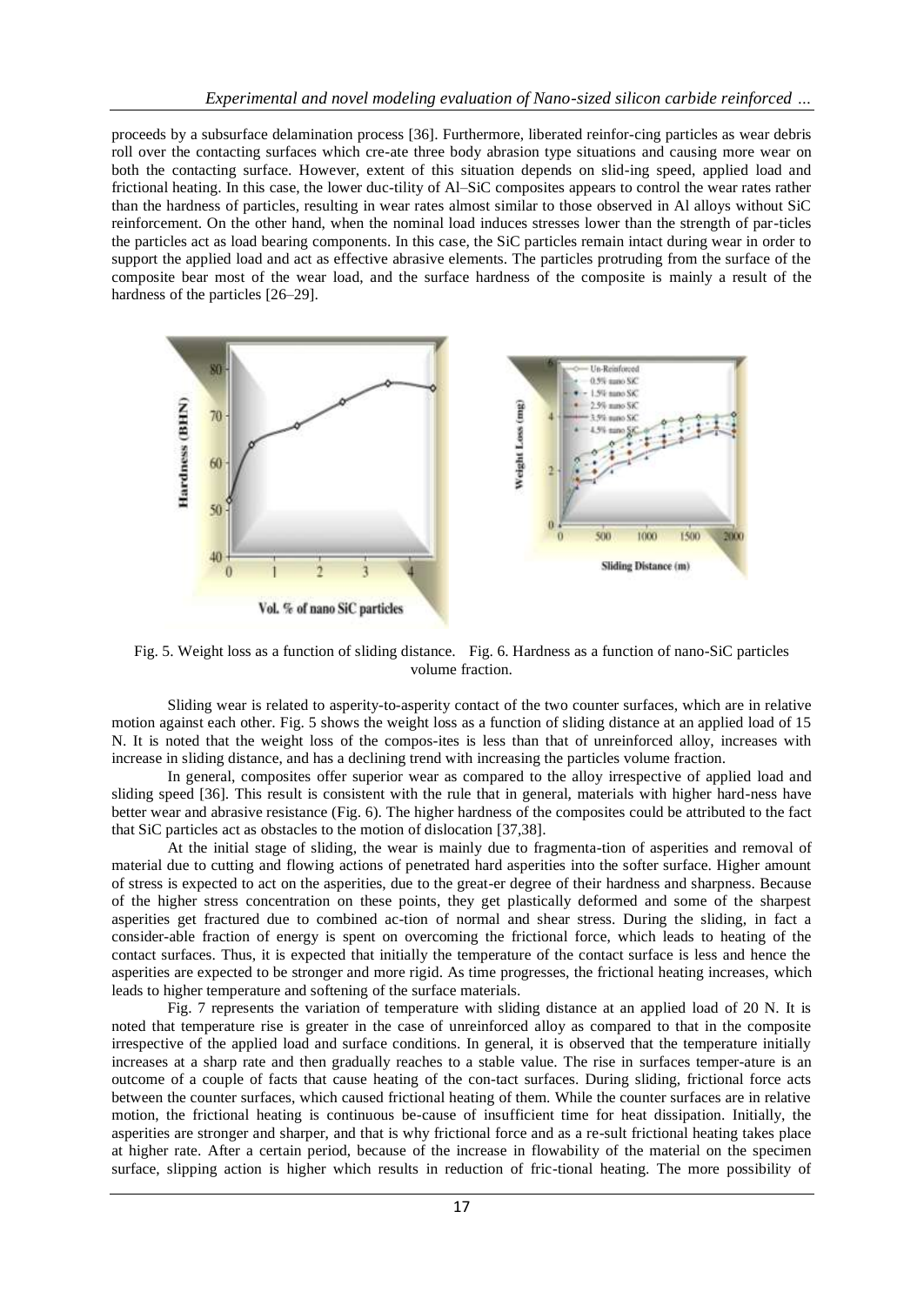adhesion between the counter surfaces leads to higher degree of friction. Because of these counter phenomena, frictional heating remains almost constant as observed in [Fig. 7.](#page-5-0) It is also mentioned earlier that surface and subsurface defor-mation took place during sliding which also causes heating of the contact surfaces.

Because of combined action of load, sliding speed and sliding dis-tance, subsurface micro cracks are generated which finally leads to re-moval of wear debris, especially from asperity contacts. In addition higher temperature rise also leads to greater flowability of surface materials and thus increases greatly the possibility of compaction of wear debris on the specimen surface. In this case, valleys between the asperities of the counter surface gets partially occupied with the material of the specimen, which results in the reduction of surface abrasive action effectiveness of the counter surface asperities. With further increase in sliding distance, the temperature increases to a critical value at which specimen surface gets oxidized. This oxidized surface either gets fragmented or becomes stable to some extent. The fragmented oxide particles sometimes act as lubricating agent and thus these oxide layers reduce the effective wear rate. Further-more, the fragmentation and compaction of wear debris, counter sur-face material and thin oxide layers leads to formation of mechanically mixed layer which protects the specimen surface from wear [\[36\].](#page-8-0) However, further increasing sliding distance leads to increasing tem-perature which leads to subsurface softening and because of plastic incompatibility, and thermal mismatch, the MML gets fractured and subsequently removed from the specimen surface. Thus at higher sliding distance it is expected that the formation and removal of MML are taking place simultaneously and the rate of removal and the rate of growth of MML might be same and thus the wear rate re-mains unchanged with sliding distance. It is reported that as the slid-ing distance reaches to the point of seizure, the MML becomes unstable because of greater degree of temperature rise in the subsur-face resulting in higher degree of thermal as well as plastic incompat-ibility between MML and subsurface [\[36,39\].](#page-8-0)

Normally micron-sized particles are used to improve the ultimate tensile and the yield strengths of the metal. However, the ductility of the MMCs deteriorates significantly with high ceramic particle con-centration [\[40–43\].](#page-10-0) It is of interest to use nano-sized ceramic particles to strengthen the metal matrix, while maintaining good ductility [\[44\].](#page-10-0) [Fig. 8 d](#page-5-0)isplays the tensile flow curves of the composites. It is noted that the addition of nano-particles deteriorate the ductility of A356 alloy. The stir casting method that is used in the present work to pro-duce the nano-composites can most probably create different inter-faces between nano-particles and matrices and thus, encourage crack initiation and propagation [\[9\].](#page-8-0) It is also noted that the



**Fig. 7.** Temperature as a function of sliding distance.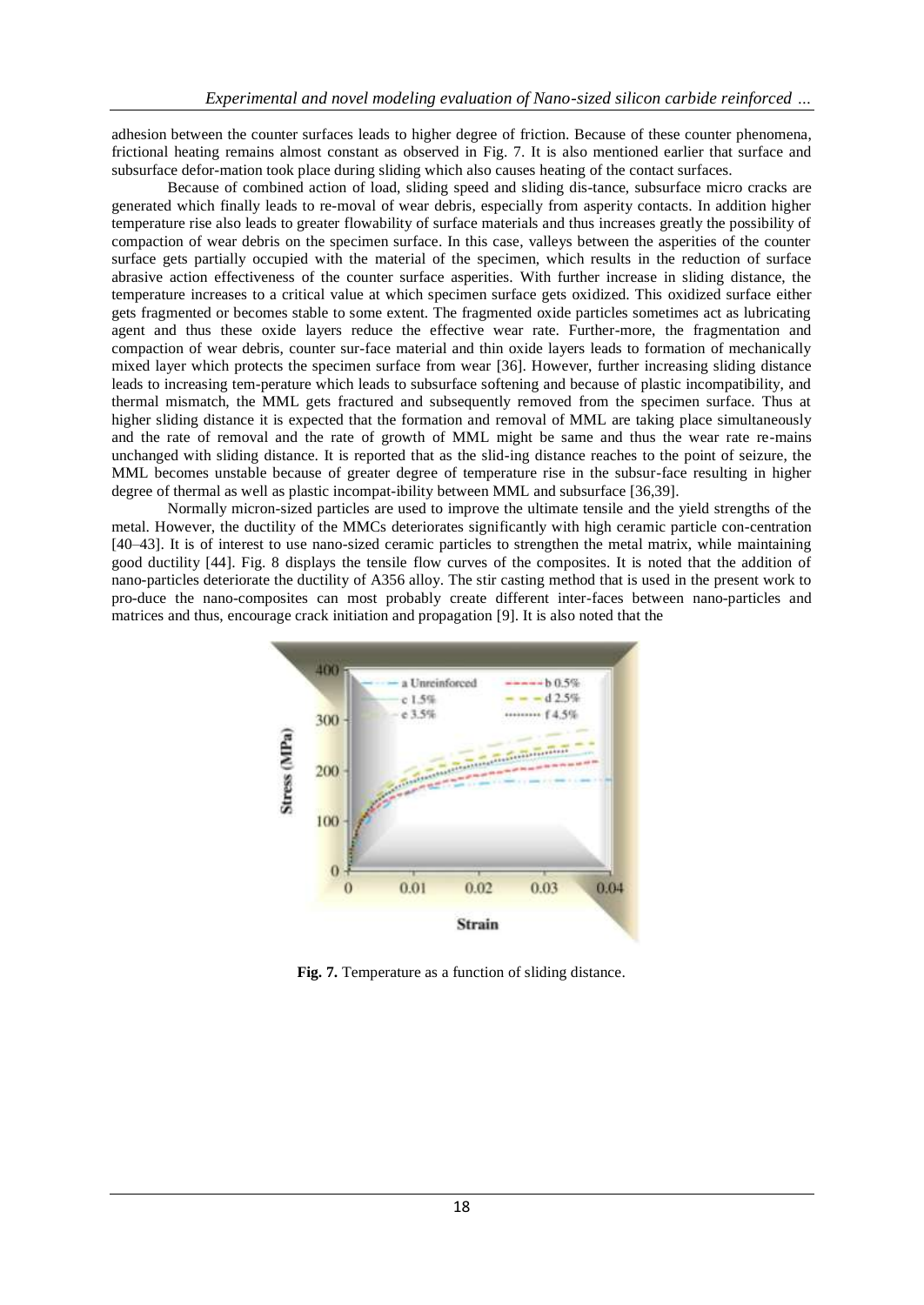

**Fig. 8.** Flow curves in tensile deformation of the composites.

<span id="page-7-0"></span>

Fig. 9. Variations of porosity with the nano-SiC content. Fig. 10. MAPE values for various neuron in the hidden layer.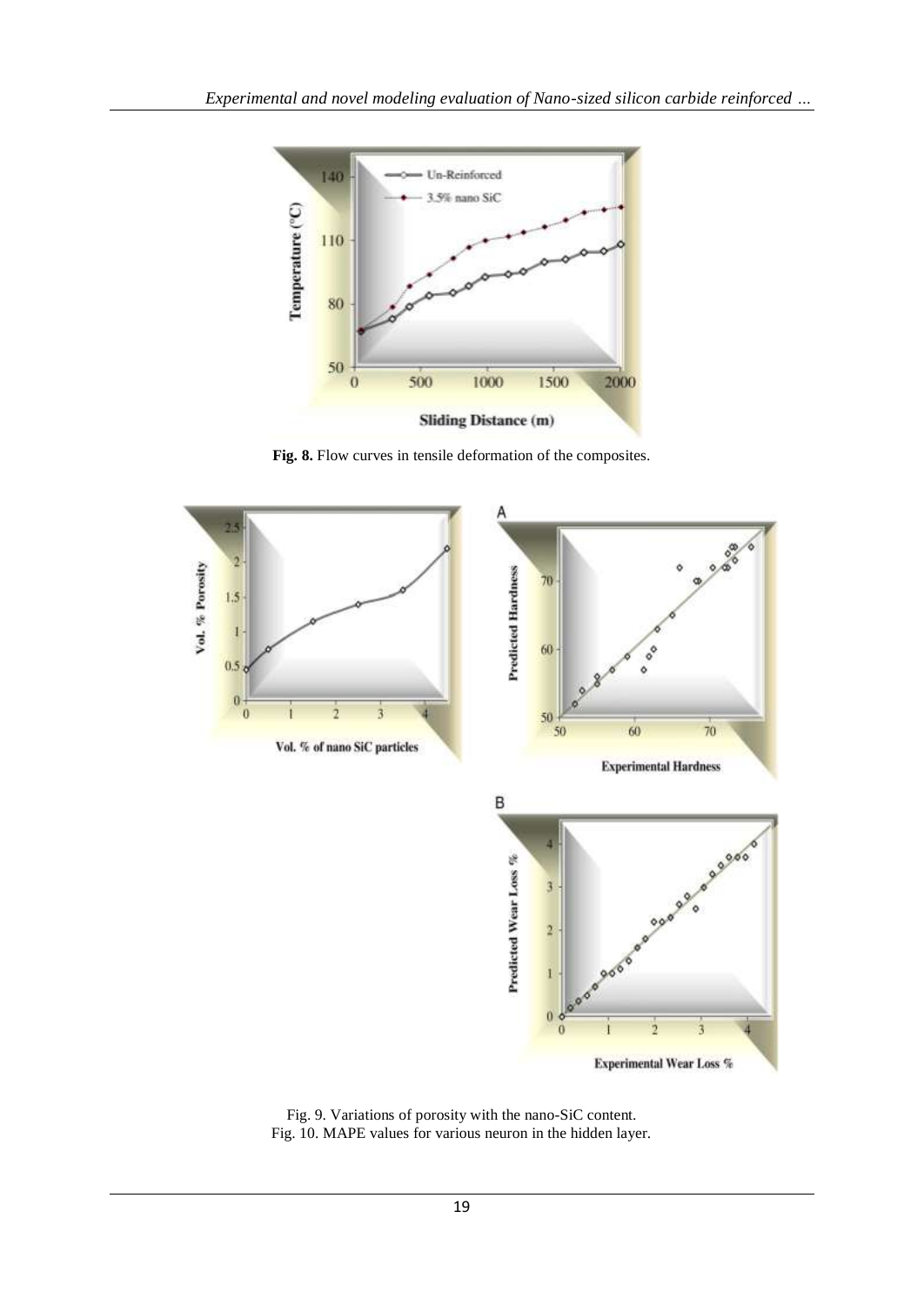<span id="page-8-0"></span>elongation remains rather constant with the addition of nano-particles. This is consistent with the findings of Hassan and Gupta [\[45,46\].](#page-10-0)

It could be observed that the flow curves do not show any sharp yield point irrespective of the material and the strength values in-creases with the addition of nano-SiC particles. The great enhance-ment in tensile flow stress observed in these composites is due to good distribution of the nano-SiC particles and low degree of porosity which leads to effective transfer of applied tensile load to the uni-formly distributed strong SiC particulates. The grain refinement and strong multidirectional thermal stress at the Al/SiC interface are also important factors, which play a significant role in the high strength of the composites. SiC particles have grainrefined strengthening ef-fect, since they act as the heterogeneous nucleation catalyst for alu-minum which is improved with increase in the volume fraction [\[47\].](#page-10-0)

The difference between the coefficient of thermal expansion (CTE) values of matrix and ceramic particles generates thermally induced residual stresses and increase dislocations density upon rapid solidification during the fabrication process. The interaction of dislocations with the non-shearable nano-particles increases the strength level of composite samples. According to the Orowan mechanism, the nano-SiC particles act as obstacles to hinder the motion of disloca-tions near the particles in the matrix. This effect of particles on the matrix is enhanced gradually with the increase of particulate volume fraction [\[2,6\].](#page-8-0)

According to the results of this experiment, quite significant improvement in strength is noted initially when particles are added; however, further increase in SiC content leads to reduction



**Fig. 11**. Comparison between the experimental and predicted values: Hardness (a), Wear loss (b).

in strength values. The weakening factors of mechanical properties might be responsible for this including particles clusters and poros-ity [\(Fig. 9\)](#page-7-0). Hereby, it is believed that strengthening and weakening factors of mechanical properties could neutralize the effect of each other and thus, the composite containing 3.5 vol.% SiC exhibits max-imum tensile flow stress.



Fig. **12**. Distribution of yield strength with 2% SiC in this model.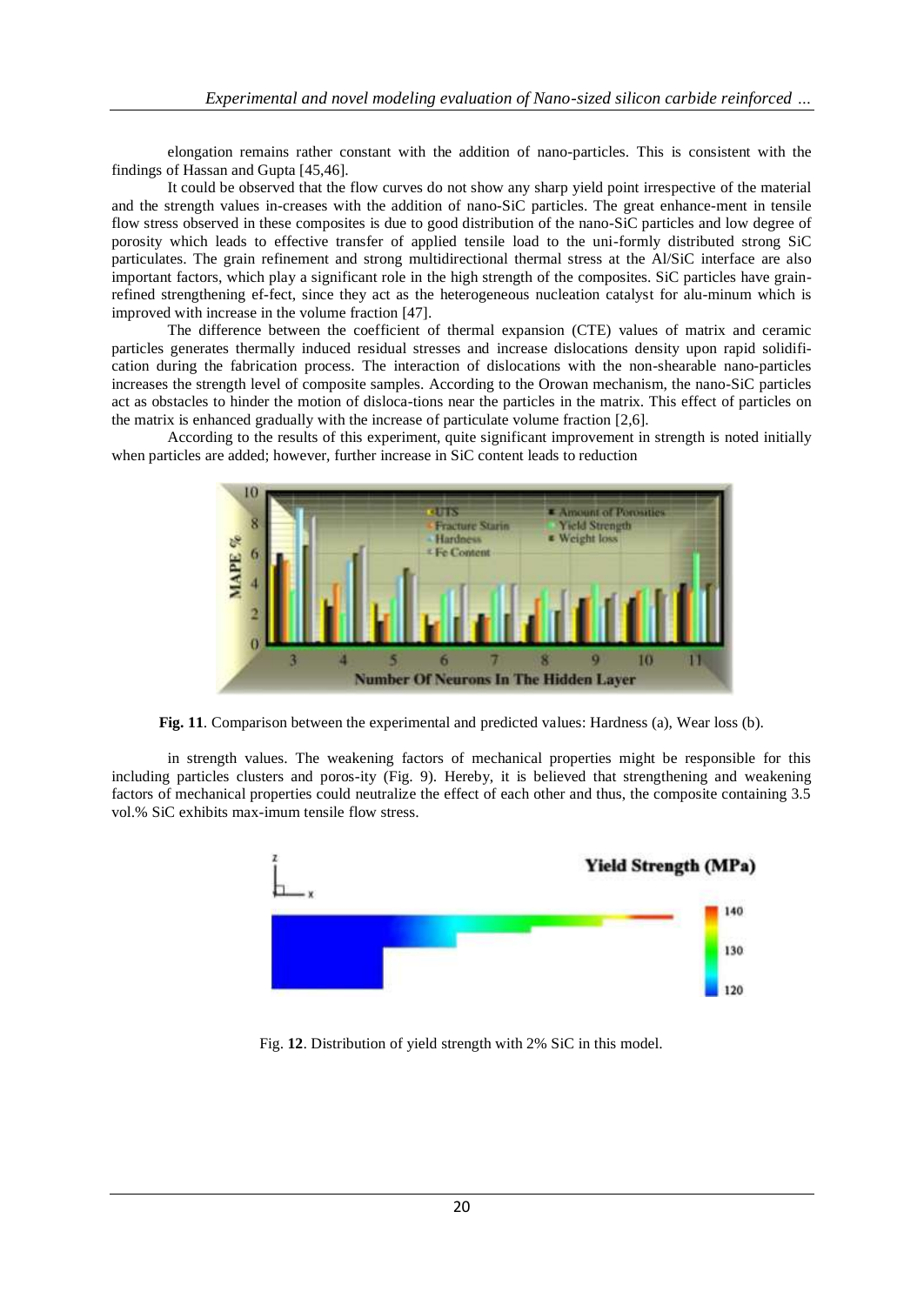As shown in [Fig. 1,](#page-1-0) the general structure of the implemented ANN models consists of an input layer, a hidden layer and an output layer.

The problem of choosing a suitable architecture for MLPs lies in specifying the activation function and the number of neurons in the hidden layer. Trial-and-error analysis resulted in the selection of a suitable activation function for each model. The selection of the number of hidden nodes in MLPs is both the most difficult and important step. Since the use of these training algorithms is indeed very time consuming process, it is important to be convinced that the obtained solutions are the optimum ones. Therefore, the error behavior of the neural network has to be observed to find the results with minimum errors. There is no known concept about selection of the number of neurons in the hidden layer. The neuron number in the hidden layer can be found experimentally. In [Fig. 10,](#page-7-0) the mean absolute percentage error (MAPE) values are computed and given at the end of training process for various neurons in the hidden layer. The MAPE errors of the predictions for the entire data (train and test data) are:

 $UTS = 1.37$  (with eight neurons in hidden layer)

Hardness  $= 2.25$  (with eight neurons in hidden layer)

Amount of porosities  $= 1.25$  (with six neurons in hidden layer)

Fracture strain  $= 1.5$  (with six neurons in hidden layer)

Yield strength = 2.05 (with four neurons in hidden layer)

Fe content  $= 3.25$  (with ten neurons in hidden layer)

Weight  $loss = 1.8$  (with six neurons in hidden layer)

Therefore, a model was used with the mentioned properties. Random weightings are assigned to each processing element as an arbitrary starting point in the training process and the weightings are progressively altered on exposure to numerous repetitions of training examples. The model is verified against the cases in the test data file, which are independent of the cases in the train data file. Comparison between the experimental and predicted values of weight loss and hardness for A356 nano-composite at different cooling rate and temperature gradient is displayed in [Fig. 11.](#page-7-0) The higher consistency of this model with experimental measurement can be easily observed. The remarkable agreement between the experimental and predicted values implies that the combination of FEM and ANN model can be used to predict the mechanical properties. In order to exhibit some results of A356 composite, the distribution of yield strength in this model is displayed i[n Fig. 12.](#page-8-0)

#### **V. CONCLUSION**

The wear resistance of the composite was found to be consider-ably higher than that of the matrix alloy and increased with increas-ing particle content. The hard particles resist against destruction action of abrasive and protect the surface, so with increasing its content, the wear resistance enhances. The higher hardness of the composite samples relative to that of the matrix Al-alloy could be at-tributed to the reducing grain size and existing of nano-hard particles acting as obstacles to the motion of dislocation. The addition of nano-particles resulted in significant improvements in yield strength and

UTS of the composites. Different strengthening mechanisms contrib-uted in the obtained strength improvements including Orowan strengthening, grain refinement, accommodation of CTE mismatch between the matrix and the particles, and the load bearing effects.

Unlike the experimental approach, which is time consuming, com-bination of FEM with ANN method is capable of generalizing the com-plex relationships and provide approximate solutions. Mechanical properties are related to cooling rate, temperature gradient and vol-ume percentage of SiC. Information obtained from the model predic-tions and simulations can be used as guidelines during the conceptual design and optimization of manufacturing processes thus reducing the time and costs that would otherwise be incurred by experimental methods.

#### **REFERENCES**

- [1] Y.T. Zhao, S.L. Zhang, G. Chen, X.N. Cheng, C.Q. Wang, Compos. Sci. Technol. 68 (2008) 1463–1470.
- [2] S.F. Hassan, M. Gupta, Metall. Mater. Trans. 36A (2005) 2253–2258.
- [3] M. Ostad Shabani, A. Mazahery, Int. J. Appl. Math Mech. 7 (2011) 89–97.